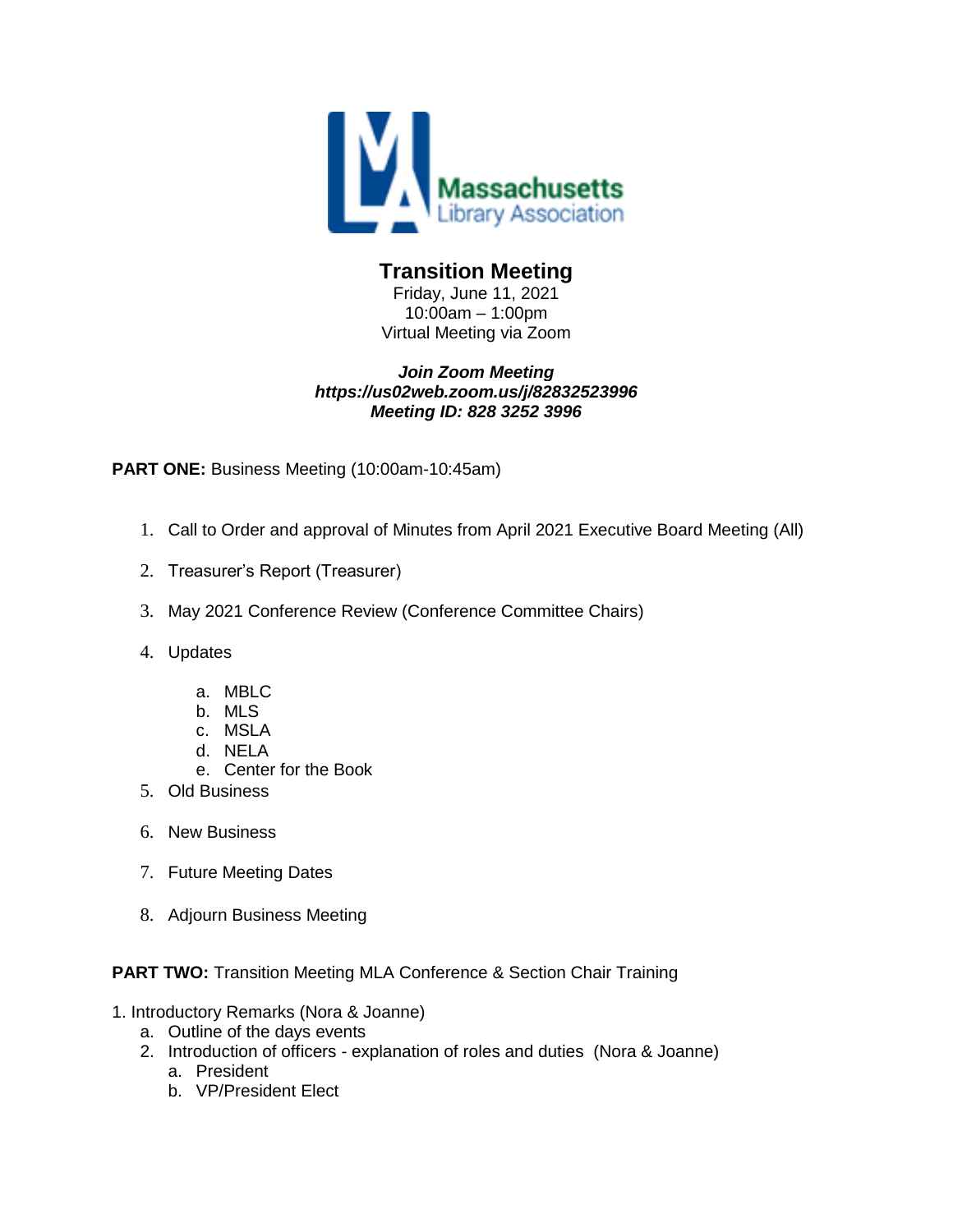- c. Past President
- d. Treasurer
- e. Secretary
- 3. MLA Budget (Bernadette)
	- a. Budget timeline submit October, discuss December, vote February
- 4. Introduction of MLA staff explanation of roles (Nora & Joanne)
	- a. Association Manager Rebecca Beckley
	- b. Conference Director Kristen Collins
- 5. Important documents overview of Google Drive (Nora & Joanne)
	- a. By-Laws
	- b. Section mission statements
	- c. Strategic Plan update
	- d. Calendar (including future meeting dates)
	- e. Budget
	- f. Masslib.org website where to find meeting info (Noelle)
	- g. Google Drive (Rebecca)
	- h. Contact List for Organization (Rebecca)
	- i. Annual Calendar (Rebecca)
- 6. Introduction of Committees, Sections, Liaisons & Archivist explanation of roles and expectations (Nora & Joanne)
	- a. Expectations
	- b. Attend Executive Board meetings One vote per section
	- c. Create and submit a budget
	- d. Prepare reports for EBoard meetings (6 times a year)
	- e. Prepare an annual report for Annual Meeting (happens at Conference)
	- f. Hold regular section meetings/programs
		- 1. Supply association manager with information for posting
	- g. Appoint a liaison for Conference Committee and ensure that person attends Conference Committee meetings
	- h. Prepare programs for Annual Conference
	- i. Maintain accurate information on Masslib.org
		- 1. Regularly review your area of the website
		- 2. Supply association manager with information for posting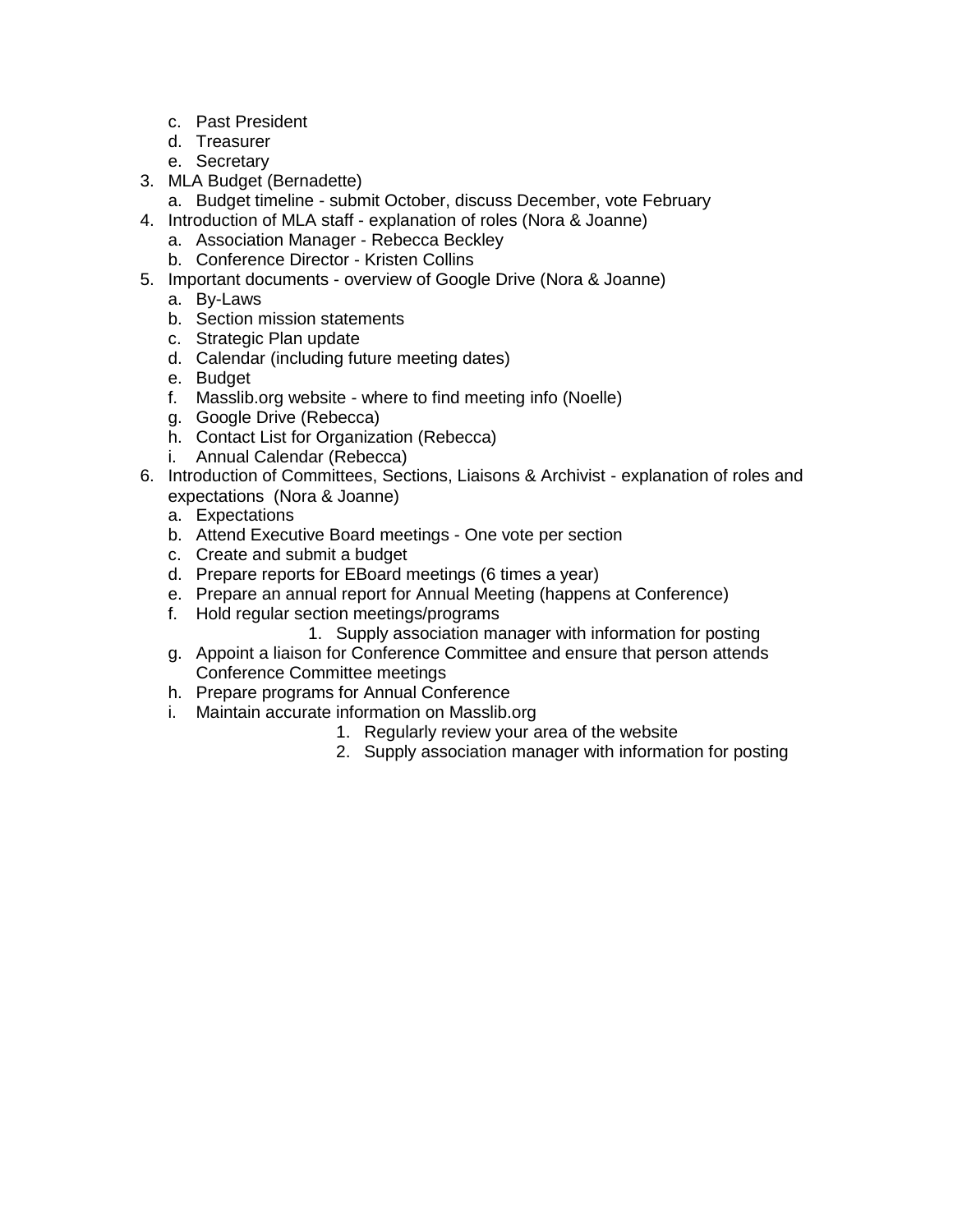

**Conference Committee Report**

June 2021

#### **Conference Recap:**

Conference was held virtually May 17-19. There were 367 attendees and 19 sponsors. The theme of the 2021 Conference was "Let's Get Digital," A throwback to the 80s and a way to make the virtual event have a little spark. The Conference kicked off with Anika Nailah, former professor at Wheaton, Cambridge, and Smith colleges, who discussed "what life is like for African Americans in a USA where self-described white allies don't know what they don't know." Our Wednesday keynote was Stephanie Chase, Principal, *Construction Distruction* who discussed *No More Silos: Keys to Implementing Self-Management to Fully Empower Staff.* Other extremely popular sessions were *Harper Collins Book Buzz*, *Inclusive Library Services*; and *Controlling the Beast: Libraries and Social Media*. The Conference Committee did our best to have a networking aspect of the Conference with our ever-popular Trivia Night with Nora Blake and a new event: Music Bingo.

Our post-conference survey is still being compiled and we will report out on that at the next Eboard meeting.

#### **Planning for next year:**

The Conference is tentatively scheduled for in-person, May 23-25, 2022 in Hyannis. The theme for the conference is Turn the Tide.

Submitted by, Michelle Filleul, Conference Co-chair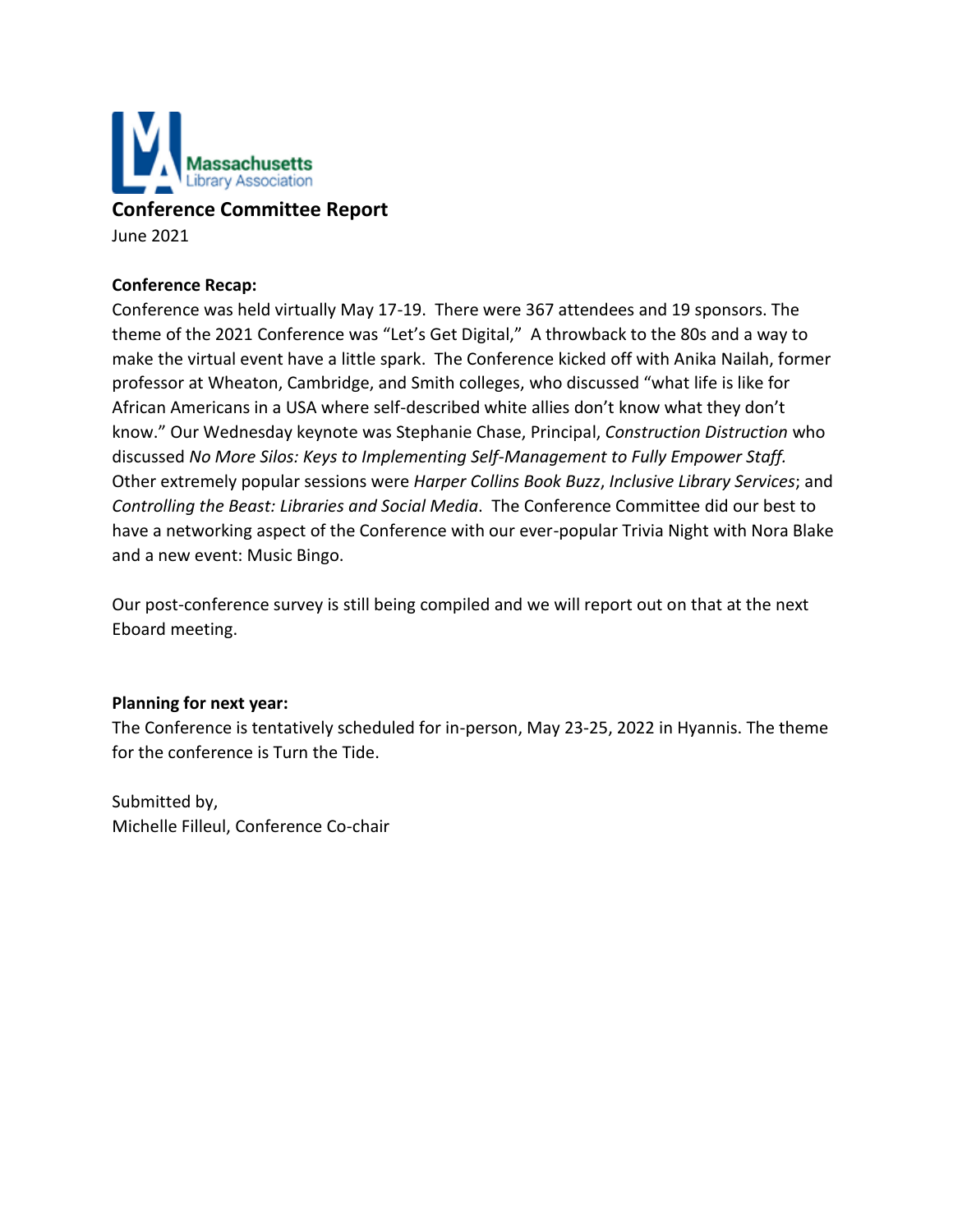

## **Legislative Committee Report**

June 2021

Legislative Committee continued to meet both as a large group, but also in committees during the first half of 2021.

The Committee at large has been concerned with the following:

- **2021 MLA Annual Conference** John Chrastka from EveryLibrary was the morning keynote for the MLA Conference on Tuesday, May 18th. John provided tools for advocating for you library on the local and state level. We believe that it was well attended.
- **FY22 State Budget** –The Senate Ways & Means Committee released their budget proposal on May 11<sup>th</sup>. This proposal funded all of the MBLC Legislative Agenda asks and met the House figures, with the exception of the Center for the Book. The Center for the Book was \$0 funded. An amendment was put forward to restore funding to \$300,000. Additionally, the Senate increased the Regional line above the initial ask.
- **Every Library partnership**/**Advocacy Action Subcommittee** This group is made up of members of LegComm, MSLA, and other stakeholders. Current project:
	- $\circ$  We have developed a Legislative Briefing with MSLA to be distributed to all legislators. We are working with the Library Caucus and their co-chairs to have this sent out. The briefing's theme is 'Creating Opportunities for All', and includes updates about:
		- Supporting economic development in every town and neighborhood
		- Early literacy that leads to personal success
		- **Equitable access for every student and family**
		- Centers for community growth and cohesion
		- **Workforce development that lowers barriers**
		- College and career readiness for every learner
		- **Technology bridge our citizens need**

LegComm continues to benefit from working with members of MBLC, MLS, MSLA, WMLA, and CMLA, who regularly attend our meetings.

Next meeting: June 25, 2021

Respectfully submitted,

Co-Chair, Jennifer Harris, Plymouth Public Library, retired & Co-Chair, William Adamczyk, Milton Public Library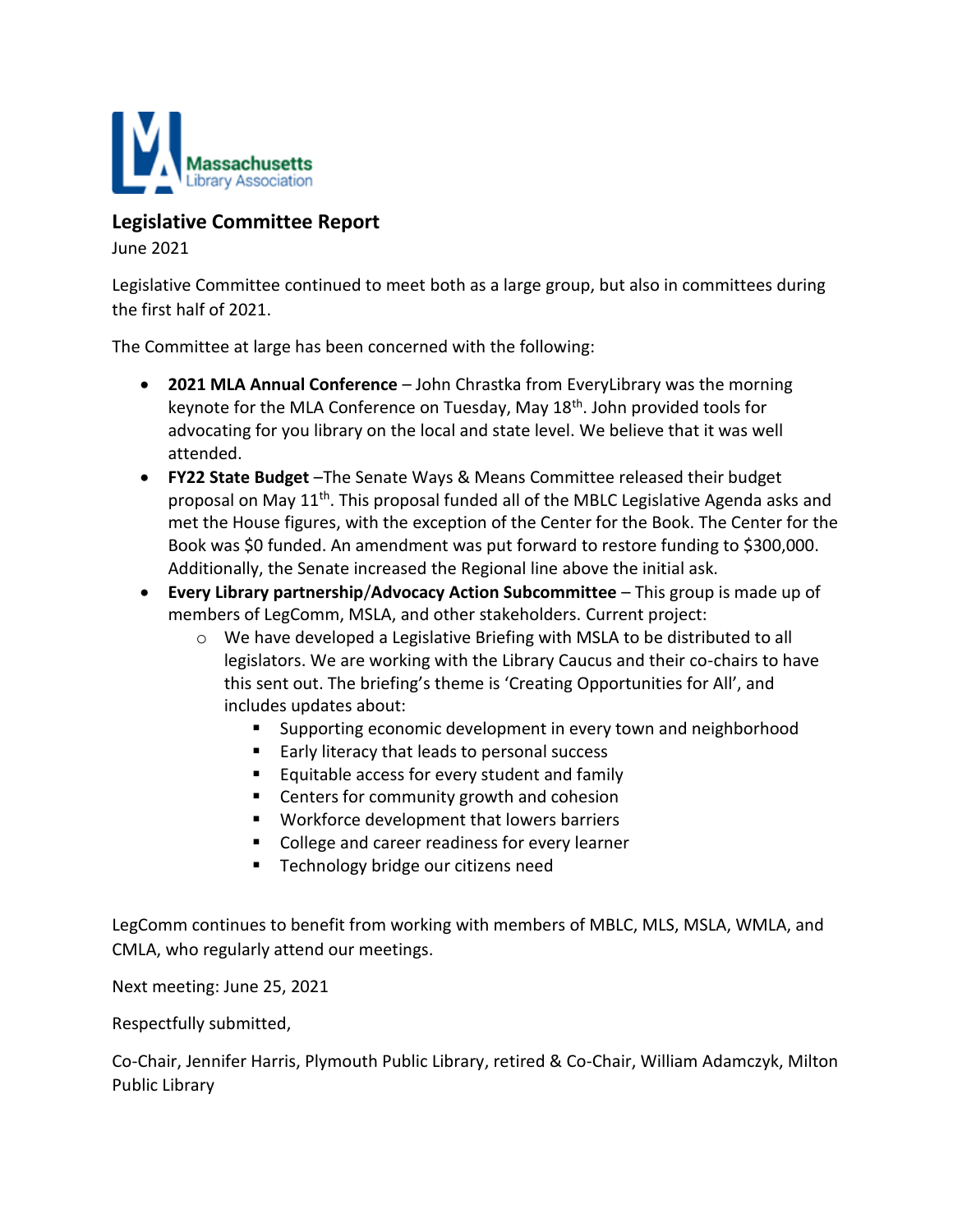

# **Library Information Technology Section Report**

June 2021

The Library Information Technology Section (LITS) of MLA is welcoming a new chair to the section, Siobhan Robinson of the Tewksbury Public Library. Past chair Callan Bignoli will stay active on the section to guide the transition. LITS is partnering with the Massachusetts Library System on a Massachusetts-specific library technology and privacy LibGuide, and is actively trying to recruit folks who expressed an interest in joining the section when they registered for this year's conference. We are eager to keep our momentum going under new leadership.

Submitted by

Callan Bignoli, LITS Past chair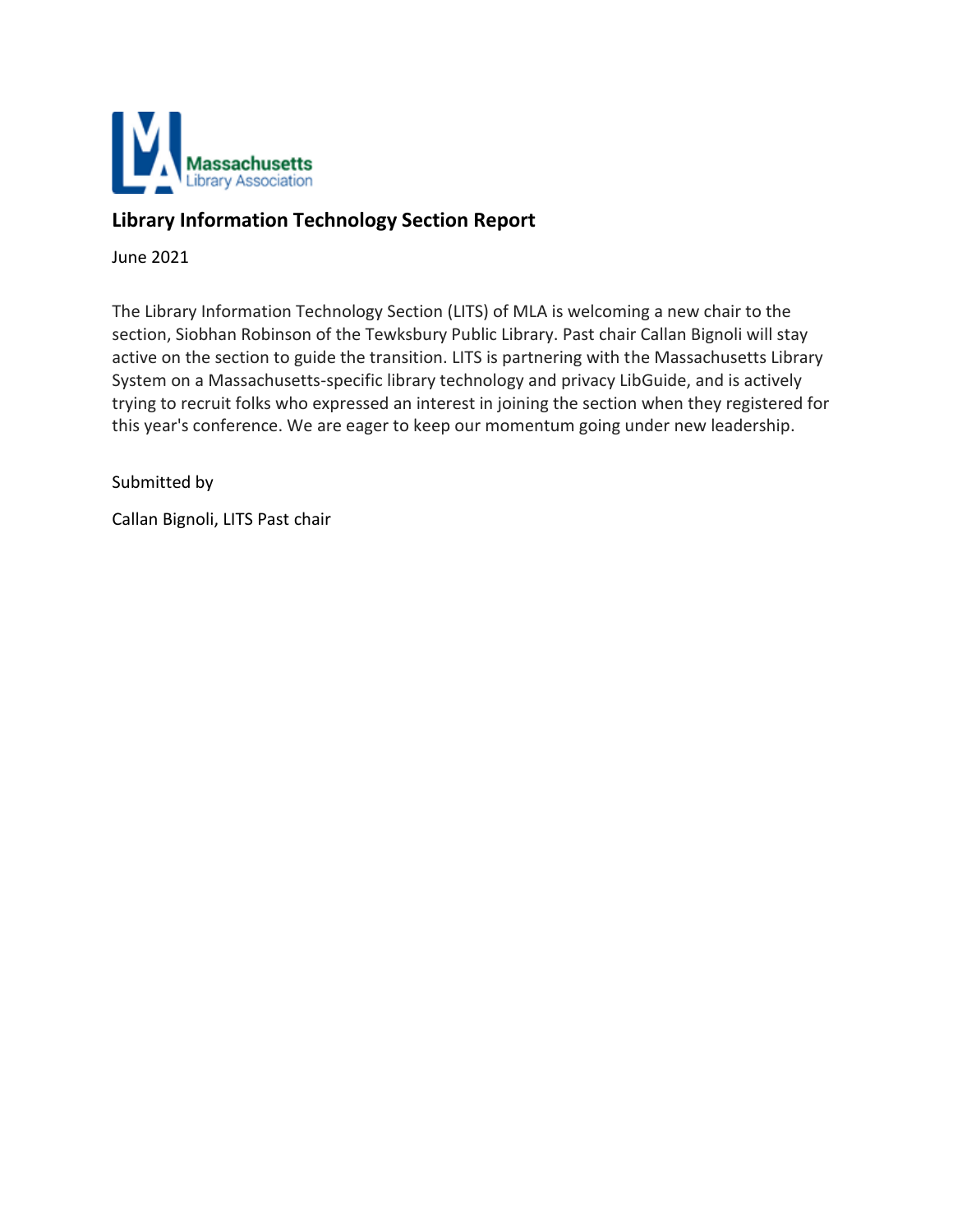## **MBLC Director's Report to MLA Executive Board June 2021**

The Senate unanimously approved their version of the Fiscal Year 2022 spending plan on May 27. The full Senate budget for the MBLC budget lines mirrored the proposal offered by Senate Ways and Means, which did not include funding for the Center for the Book. The Senate funding for the MBLC budget lines met the Legislative Agenda requested amounts for five of the seven budget lines. The State Aid to Regional Libraries line (7000-9401) received an increase of one million dollars over the FY 2021 budget, \$624,520 higher than the Agenda requested amount for that line. A conference committee will reconcile any differences between the House and Senate budgets and send that budget to the Governor to be put into place hopefully by or around July 1.

| <b>MBLC</b>                                                                                                                                                                                                                                                                                                                                                                                                                                                                                                                                                  | FY 2021      | FY 2022                                 | FY 2022                                             | FY 2022                        | FY 2022                                 | FY 2022                |                                                     |
|--------------------------------------------------------------------------------------------------------------------------------------------------------------------------------------------------------------------------------------------------------------------------------------------------------------------------------------------------------------------------------------------------------------------------------------------------------------------------------------------------------------------------------------------------------------|--------------|-----------------------------------------|-----------------------------------------------------|--------------------------------|-----------------------------------------|------------------------|-----------------------------------------------------|
| Item Number & Item Final GAA FY<br><b>Name</b>                                                                                                                                                                                                                                                                                                                                                                                                                                                                                                               | 2021 Budget  | Legislative<br><b>Agenda</b><br>Request | Governor's<br>House 1<br><b>Budget</b><br>(January) | <b>House Budget</b><br>(April) | <b>Senate</b><br><b>Budget</b><br>(May) | Items in<br>Conference | <b>Request to</b><br>Conference<br><b>Committee</b> |
| 7000-9101 Board of<br>Library<br>Commissioners                                                                                                                                                                                                                                                                                                                                                                                                                                                                                                               | \$1,579,876  | \$1,627,272                             | \$1,585,251                                         | \$1,627,272                    | \$1,627,272                             | in conference          | shift earmarks<br>to 7008-1116                      |
| 7000-9401 State Aid<br>to Regional Libraries                                                                                                                                                                                                                                                                                                                                                                                                                                                                                                                 | \$12,516,000 | \$12,891,480                            | \$12,516,000                                        | \$13,516,000                   | \$13,516,000                            | in conference*         | resolve textual<br>differences                      |
| 7000-9402 Talking<br><b>Book Library</b>                                                                                                                                                                                                                                                                                                                                                                                                                                                                                                                     | \$482,264    | \$496,732                               | \$482,264                                           | \$496,732                      | \$496,732                               | not in<br>conference   |                                                     |
| 7000-9406 Talking<br>Book & Machine<br>Lending                                                                                                                                                                                                                                                                                                                                                                                                                                                                                                               | \$2,745,774  | \$2,828,147                             | \$2,745,774                                         | \$2,828,147                    | \$2,828,147                             | not in<br>conference   |                                                     |
| 7000-9501 State<br>Aid to Public<br>Libraries                                                                                                                                                                                                                                                                                                                                                                                                                                                                                                                | \$12,000,000 | \$13,000,000                            | \$12,000,000                                        | \$13,000,000                   | \$13,000,000                            | not in<br>conference   |                                                     |
| 7000-9506 Library<br>Technology &<br><b>Resource Sharing</b>                                                                                                                                                                                                                                                                                                                                                                                                                                                                                                 | \$4,386,770  | \$4,518,373                             | \$4,386,770                                         | \$4,518,373                    | \$4,518,373                             | not in<br>conference   |                                                     |
| 7000-9508 MA<br>Center for the Book,<br>Inc                                                                                                                                                                                                                                                                                                                                                                                                                                                                                                                  | \$225,000    | \$300,000                               | \$225,000                                           | \$<br>300,000                  | \$<br>$\blacksquare$                    | in conference          | fund at<br>\$300,000                                |
| <b>TOTAL</b>                                                                                                                                                                                                                                                                                                                                                                                                                                                                                                                                                 |              | \$33,935,684 \$35,662,004               | \$33,941,059                                        | \$36,286,524                   | \$35,986,524                            |                        |                                                     |
| House and Senate = \$624,520 more in line 7000-9401 than requested<br>House earmarks totaling \$75,000 on Agency line (7000-9101); not<br>included in the chart above.<br>7000-9101 For the operation of the board of library commissioners; provided<br>further, that not less than \$25,000 shall be expended for the city of Fitchburg<br>for repairs to the boiler at the Fitchburg public library; and provided further,<br>that not less than \$50,000 shall be expended for a feasibility study to<br>rehabilitate the former Gloucester Free Library |              |                                         |                                                     |                                |                                         |                        |                                                     |
|                                                                                                                                                                                                                                                                                                                                                                                                                                                                                                                                                              |              |                                         |                                                     |                                |                                         |                        |                                                     |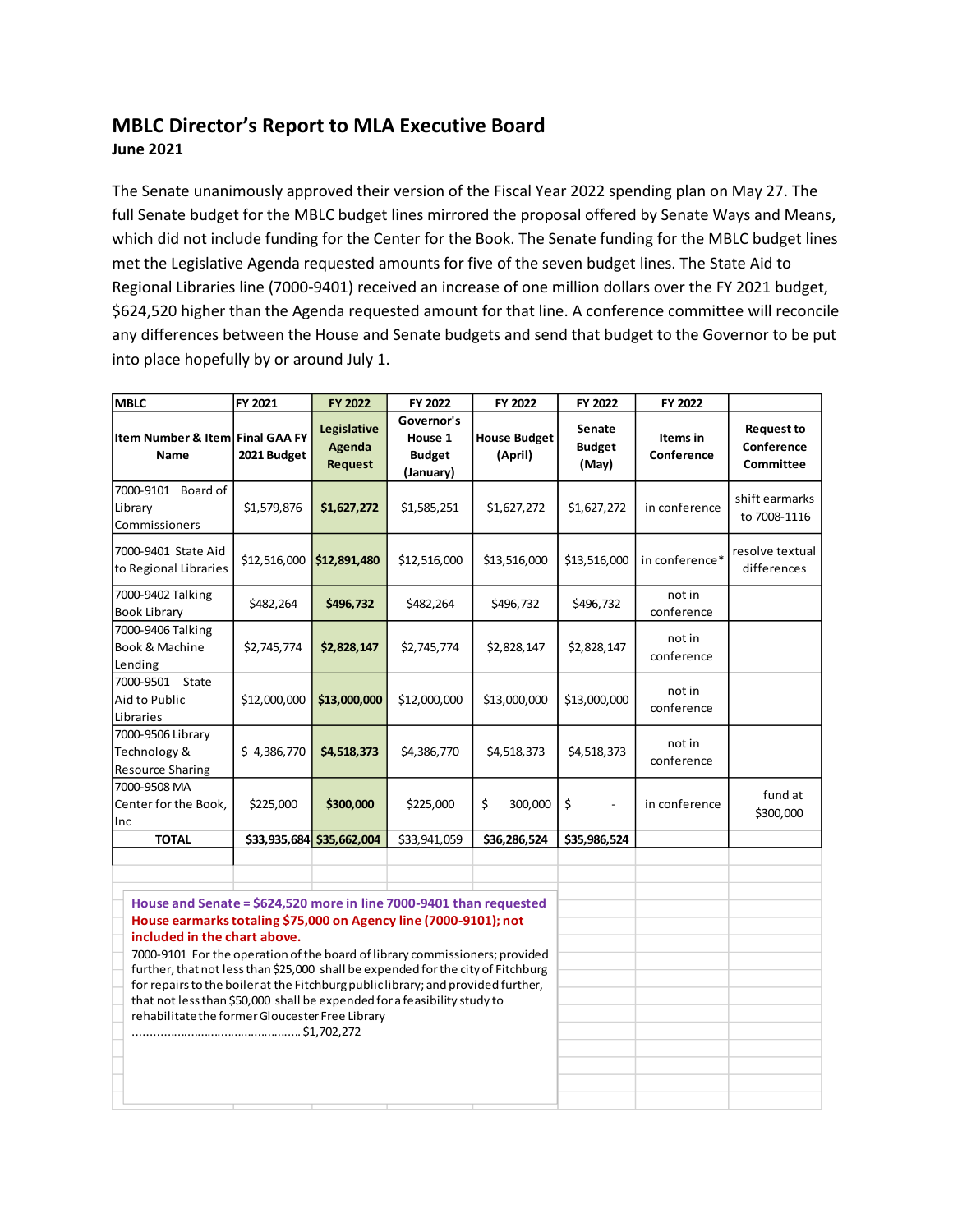**ARPA Funding**: In keeping with IMLS guidance regarding the use of American Rescue Plan Act (ARPA) funds and the focus on digital inclusion, we are moving forward with creating a statewide WiFi hotspot lending program. We've held preliminary meetings with three hotspot vendors that are on statewide contracts: T-Mobile/Sprint, AT&T, and Verizon.

We surveyed public libraries to gauge their interest in the program and received responses from 307 libraries requesting approximately 2300 hotspots. Approximately half of the libraries already lend hotspots. We are leaning towards primarily working with T-Mobile, possibly using Verizon as an alternative for libraries in communities with connectivity issues. We hope to have the hotspots sent to public libraries and possibly the Perkins and Worcester Talking Book libraries by mid-July for usage through September 2022.

We also plan to use ARPA funds to continue our support of e-content through both the Library for the Commonwealth and MLS and are considering a limited number of subgrants to communities that have been hard hit by COVID-19.

The State Advisory Council on Libraries (SACL) held their LSTA Direct Grant review meeting on May 5<sup>th</sup>. This meeting consisted of reports of grant recommendations from SACL subgroups. 36 grant applications were recommended for approval by the Board of Commissioners. The complete list of grant recipients will be brought to the Commissioners at the July 2021 board meeting for final approval.

Of special note this application round was the inclusion of an Equity, Diversity, and Inclusion (EDI) component to the grant application and scoring. In general, SACL members and staff were pleased with how grant applicants incorporated EDI as a factor in creating their grant programs and as a component of grant impact within their communities.

The MBLC and members of SACL were saddened to learn that Dominic Paulo, a Weymouth Library trustee and SACL member, died on Monday, May 25th. Dominic just recently joined SACL representing library users. Although we had the pleasure of his company for only a few meetings, his intelligence, perspective, and good nature will be sorely missed. Dominic's obituary can be found here: [https://www.legacy.com/obituaries/southofboston-ledger/obituary.aspx?n=dominic-m](https://www.legacy.com/obituaries/southofboston-ledger/obituary.aspx?n=dominic-m-paulo&pid=198812664&fhid=5914)[paulo&pid=198812664&fhid=5914](https://www.legacy.com/obituaries/southofboston-ledger/obituary.aspx?n=dominic-m-paulo&pid=198812664&fhid=5914)

**MBLC at Massachusetts Library Association Annual Conference:** Congratulations to Lyndsay Forbes, Shelley Quezada and Maura Deedy for their informative and well-received presentations at this month's MLA Annual Conference. The programs that they delivered drew on average 70 attendees. The programs also showcased the work being done at the MBLC as well as their knowledge and expertise to the library community.

### Lyndsay Forbes and Christi Farrar from MLS presented *It's an Equity Issue: Why Public Libraries Should Have a Dedicated Teen Services Librarian* **on May 19th .**

Shelley Quezada facilitated a program titled: *Inclusive Library Services: New Tools and Techniques to Reach People with* Disabilities on Monday, May 17th with panelists: Carla Burke, Assistive Technology Coordinator, Brooks Free Library, Harwich; Erin Fragola, Library Outreach Coordinator, Perkins Library; Jonathan O'Dell, Assistive Technology and Training Specialist, Massachusetts Commission for the Deaf and Hard of Hearing.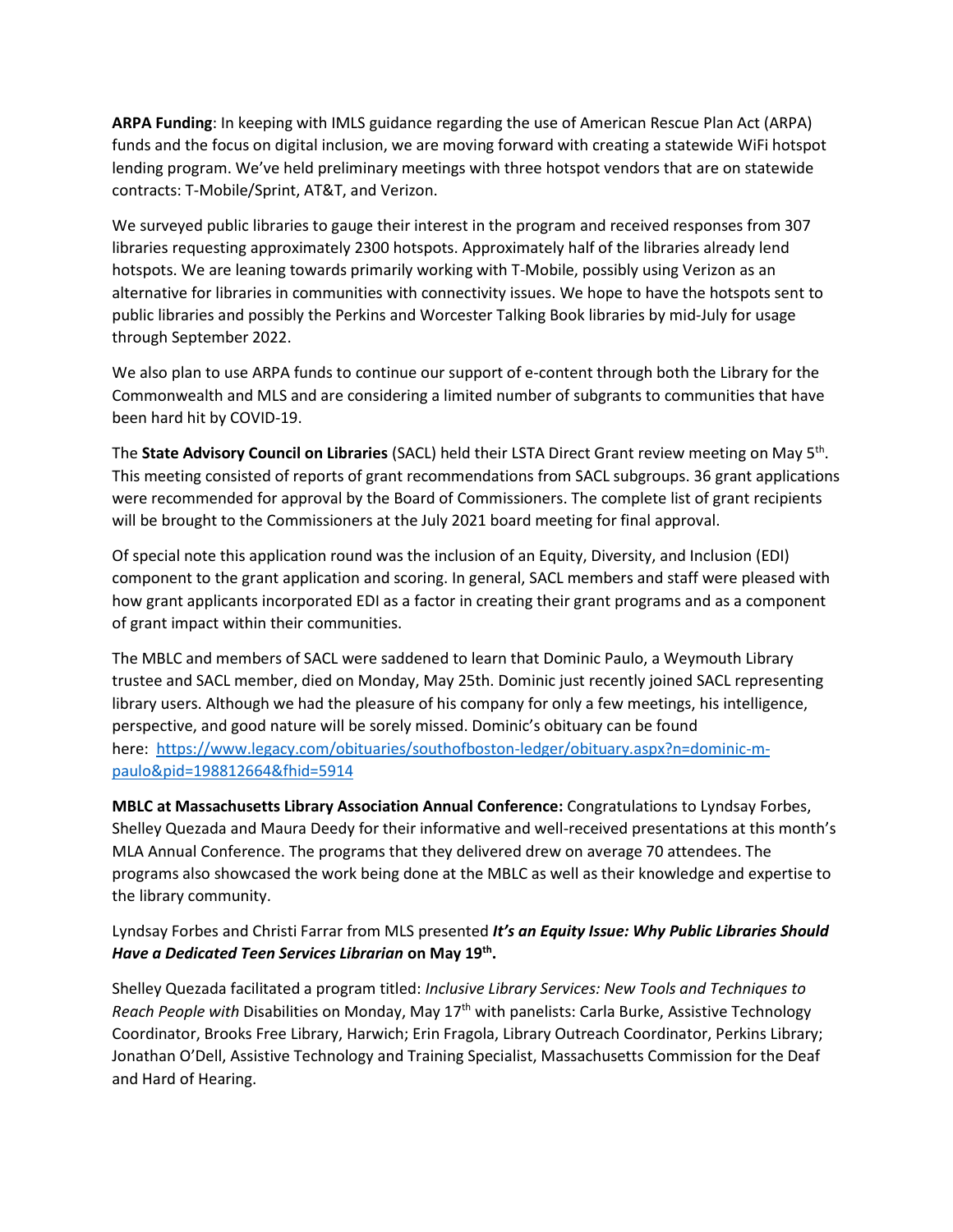Maura Deedy facilitated a program titled: *Does the Mayor Have a Library Card: Understanding Local Government and Making Libraries Important to it* on May 19th with the following panelists: Mehreen N. Butt, Wakefield Town Councilor; Nicole LaChapelle, Mayor, City of Easthampton; John Mangiaratti, Acton Town Manager. Panelists answered questions about funding, municipal priorities, and the importance of the First Amendment and protected free speech.

I presented the **State of the State** address at the MLA Annual Business meeting on Wednesday, May 19.

**Portal redesign:** Paul Kissman, Kate Butler, Celeste Bruno, and Matt Perry have been dedicating a significant amount of time working with Kyyba Tech, a leading technology design and consulting firm to create the specifications for the MBLC's consumer portal redesign. During the pandemic the need for providing online services became abundantly clear. The redesign of the MBLC consumer portal will enable citizens from across the Commonwealth to better access statewide library services. The initial design phase is a critical stage in the redesign roll out.

**Trustee Orientations:** We launched the next season of Trustee Orientations with an increased focus on board dynamics and telling advocacy stories. We look forward to considering these for in-person sessions for the fall, with some combination of virtual programming for the Trustee Deep Dives.

| Program                    | Date/Time                                  | Attendance |
|----------------------------|--------------------------------------------|------------|
| <b>Trustee Orientation</b> | Thursday, April 29, 2021 10:00am - 12:00pm | 25         |
| <b>Trustee Orientation</b> | Tuesday, May 11, 2021 at 6:00 pm           | 11         |
| <b>Trustee Orientation</b> | Tuesday, May 25, 2021 at 2:00 pm           | 15         |
| <b>Trustee Orientation</b> | Tuesday June 1, 2021 at 6:00 PM            | 14         |
| <b>Total</b>               |                                            | 65         |

In addition to trustee deep dives and orientations, Maura Deedy's work on updating the **MBLC Trustee Hiring a Director search packet** continued in May. Maura facilitated a series of focus groups with library trustees and directors who have recently gone through the search and hiring process. Insights gained from these sessions, and the work of her ad-hoc advisory group, will inform updates to the director search packet.

Some of the comments have included "the New Director Search packet was so helpful in guiding our search"; feedback on salary requirements to boards; clear communication about the process, including whom they will be interviewing with; and managing the process and news with staff. We will be launching a survey in June to directors and trustees. One surprising and helpful piece of information was about the role of the municipality, which is lacking in the current publication. Maura plans to reach out to a few municipal officials to interview them for the packet.

Paul Kissman, the state E-Rate coordinator for Massachusetts libraries, provided an overview of the **Emergency Connectivity Fund**, a part of the American Rescue Plan Act, on May 27. The Emergency Connectivity Fund provides over \$7.1 billion to the nation's schools and libraries to address the